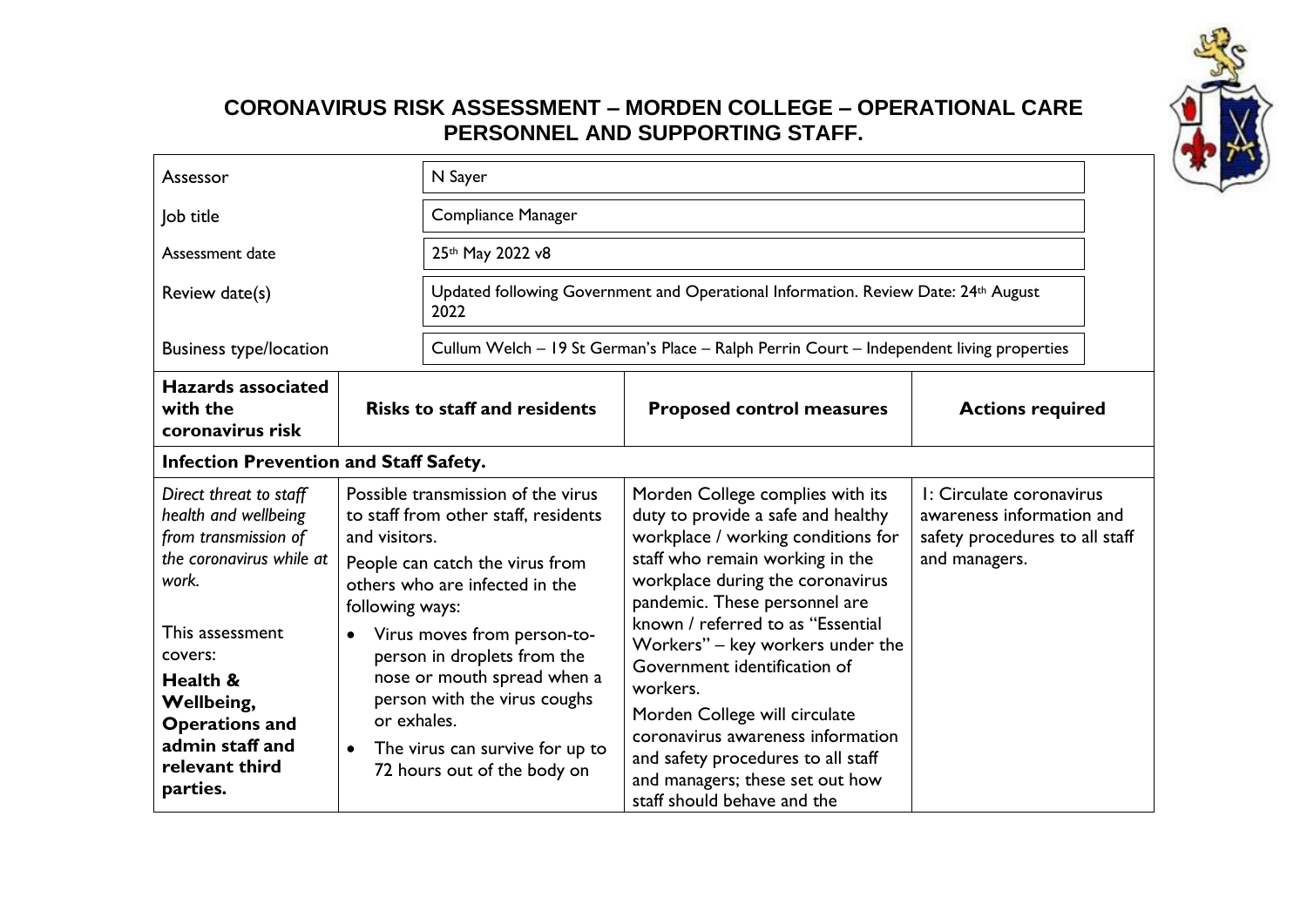| surfaces which people have<br>coughed on, etc.<br>People can pick up the virus by<br>$\bullet$<br>breathing in the droplets or by<br>touching contaminated surfaces<br>and then touching their eyes,<br>nose or mouth. | precautions they must adopt during<br>the pandemic to keep them,<br>residents and relevant third parties<br>safe.<br>Managers should pass on and<br>reinforce key Government public<br>health messages to all staff:<br>Such as (but not limited to);<br>Cover the mouth and nose with<br>a tissue or sleeve (not hands)<br>when coughing or sneezing.<br>(Catch it - Bin it - Kill it).<br>Put used tissues in the bin<br>$\bullet$<br>straight away.<br>Wash hands regularly with soap<br>$\bullet$<br>and warmest water for at least<br>20 seconds; use hand sanitiser<br>gel only if soap and water are<br>not available.<br>Avoid close contact with<br>people who are unwell.<br>Clean and disinfect frequently<br>$\bullet$<br>touched objects and surfaces.<br>Do not touch face, eyes, nose<br>$\bullet$<br>or mouth if hands are not clean.<br>Morden College require staff and<br>all relevant parties to practice<br>effective "social distancing" while in<br>and around the workplace and | 2: Managers should pass on<br>and reinforce key<br>Government public health<br>messages to all staff.<br>3: Managers should circulate<br>the PPE policy to all staff. |
|------------------------------------------------------------------------------------------------------------------------------------------------------------------------------------------------------------------------|---------------------------------------------------------------------------------------------------------------------------------------------------------------------------------------------------------------------------------------------------------------------------------------------------------------------------------------------------------------------------------------------------------------------------------------------------------------------------------------------------------------------------------------------------------------------------------------------------------------------------------------------------------------------------------------------------------------------------------------------------------------------------------------------------------------------------------------------------------------------------------------------------------------------------------------------------------------------------------------------------------|-----------------------------------------------------------------------------------------------------------------------------------------------------------------------|
|------------------------------------------------------------------------------------------------------------------------------------------------------------------------------------------------------------------------|---------------------------------------------------------------------------------------------------------------------------------------------------------------------------------------------------------------------------------------------------------------------------------------------------------------------------------------------------------------------------------------------------------------------------------------------------------------------------------------------------------------------------------------------------------------------------------------------------------------------------------------------------------------------------------------------------------------------------------------------------------------------------------------------------------------------------------------------------------------------------------------------------------------------------------------------------------------------------------------------------------|-----------------------------------------------------------------------------------------------------------------------------------------------------------------------|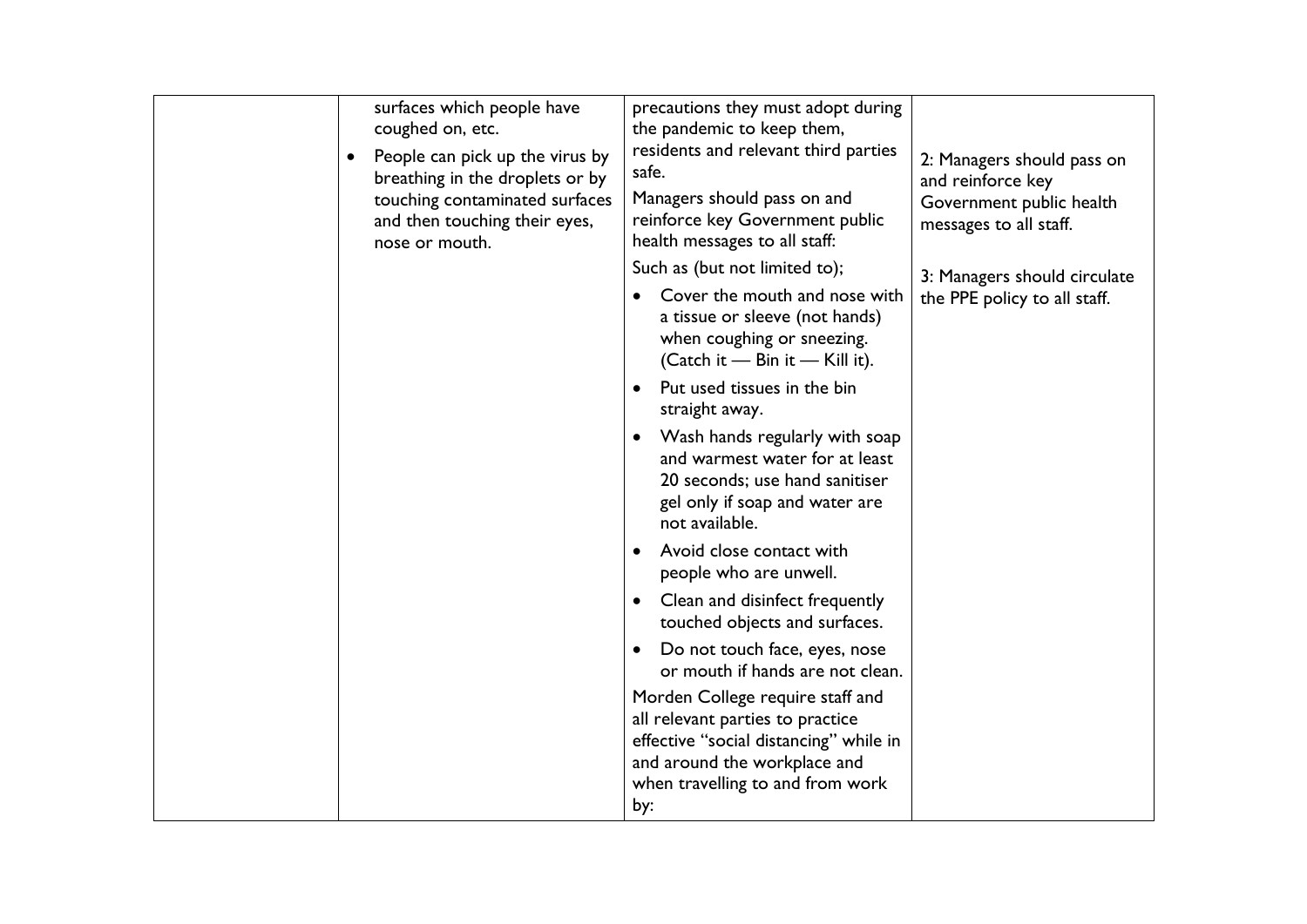|  | Avoiding non-essential contact<br>$\bullet$<br>with others.<br>Keeping a safe distance of at<br>$\bullet$<br>least 2 metres (about 3 steps)<br>from others at all times.<br>Avoiding physical contact (e.g.<br>hugs, handshakes, etc).<br>Elbow tapping and foot tapping<br>should not be undertaken.<br>All areas of Morden College should<br>fully implement the Public Health<br>England Guidance for Employers and<br><b>Businesses on Coronavirus, including</b><br>the following key safety<br>precautions: | 3: Keep local/departmental<br>risk assessments under<br>review to ensure that a safe<br>place of work is maintained<br>at all times.<br>4: Make any adjustments to<br>the workspace/rotas/work<br>patterns/ procedures<br>necessary to facilitate social<br>distancing at work. |
|--|-------------------------------------------------------------------------------------------------------------------------------------------------------------------------------------------------------------------------------------------------------------------------------------------------------------------------------------------------------------------------------------------------------------------------------------------------------------------------------------------------------------------|---------------------------------------------------------------------------------------------------------------------------------------------------------------------------------------------------------------------------------------------------------------------------------|
|  | Keep local / departmental risk<br>$\bullet$<br>assessments under review to<br>ensure that a safe place of work<br>is maintained at all times.                                                                                                                                                                                                                                                                                                                                                                     |                                                                                                                                                                                                                                                                                 |
|  | Make any adjustments to the<br>$\bullet$<br>workspace/rotas/work<br>patterns/ procedures necessary<br>to facilitate social distancing at<br>work.                                                                                                                                                                                                                                                                                                                                                                 |                                                                                                                                                                                                                                                                                 |
|  | Review face-to-face meetings<br>$\bullet$<br>and replace them with video<br>conferencing/ phone<br>conferencing, etc wherever<br>possible.                                                                                                                                                                                                                                                                                                                                                                        |                                                                                                                                                                                                                                                                                 |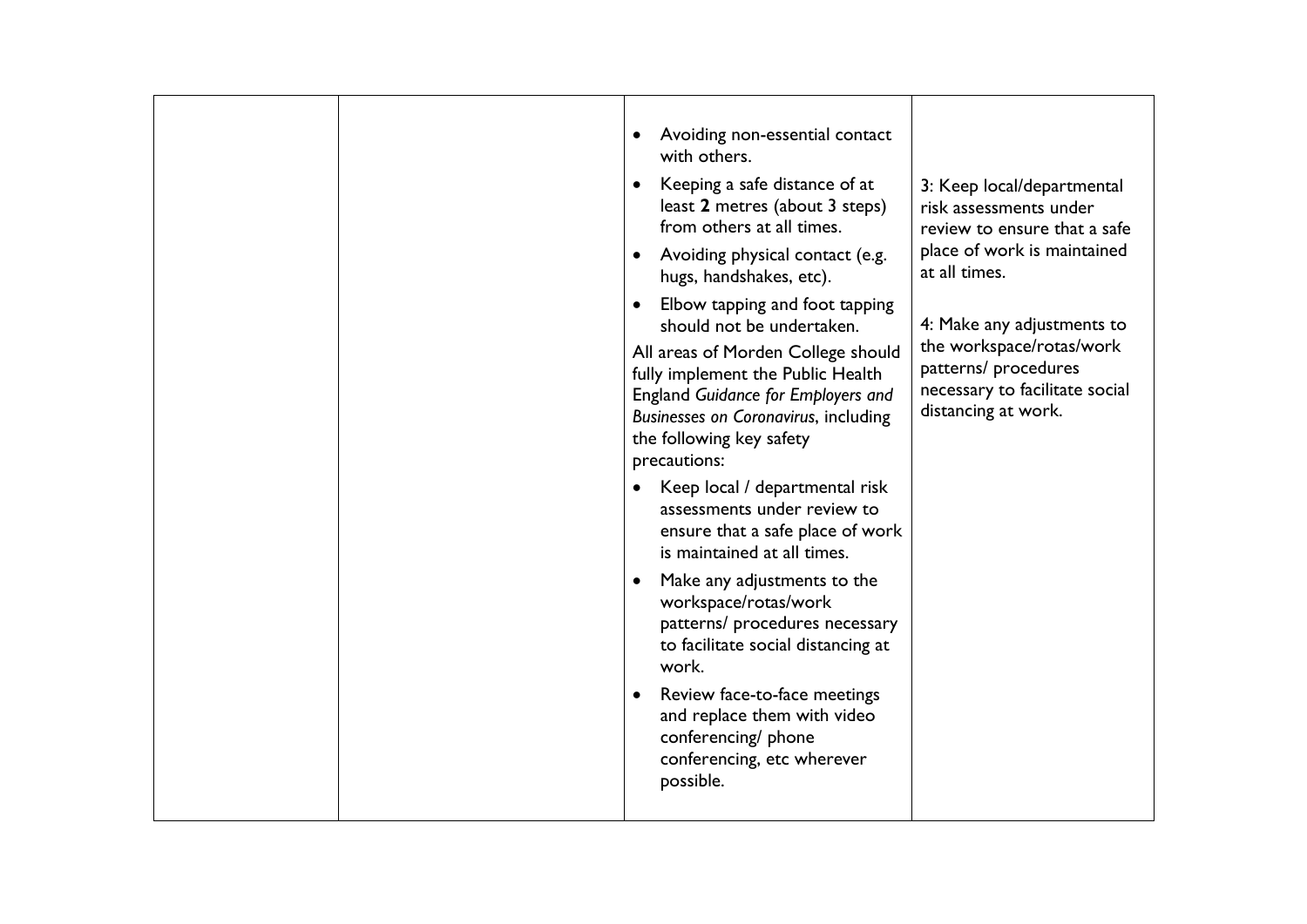|  | $\bullet$ | Follow Government health and<br>travel advice.                                                                                                                                                                                                             |                                            |
|--|-----------|------------------------------------------------------------------------------------------------------------------------------------------------------------------------------------------------------------------------------------------------------------|--------------------------------------------|
|  | $\bullet$ | <b>Provide Personal Protective</b><br>Equipment (PPE) as required.                                                                                                                                                                                         | 5: Provide Personal                        |
|  | $\bullet$ | Increase environmental cleaning<br>in the workplace; review and<br>revise cleaning method(s)<br>statements and schedules and<br>ensure cleaning staff have<br>access to suitable detergents,<br>disinfectants and PPE.                                     | Protective Equipment (PPE)<br>as required. |
|  | $\bullet$ | Carry out any essential training<br>/ recruitment by using<br>email/online e-learning<br>wherever possible rather than<br>bringing people together face to<br>face.                                                                                        |                                            |
|  | $\bullet$ | Morden College have to display<br>appropriate public health<br>posters around the workplace.<br>Reference should be made to<br>Cleaning and Disinfection<br>Guidance and Employers and<br><b>Businesses Guidance provided by</b><br>Public Health England. |                                            |
|  |           |                                                                                                                                                                                                                                                            |                                            |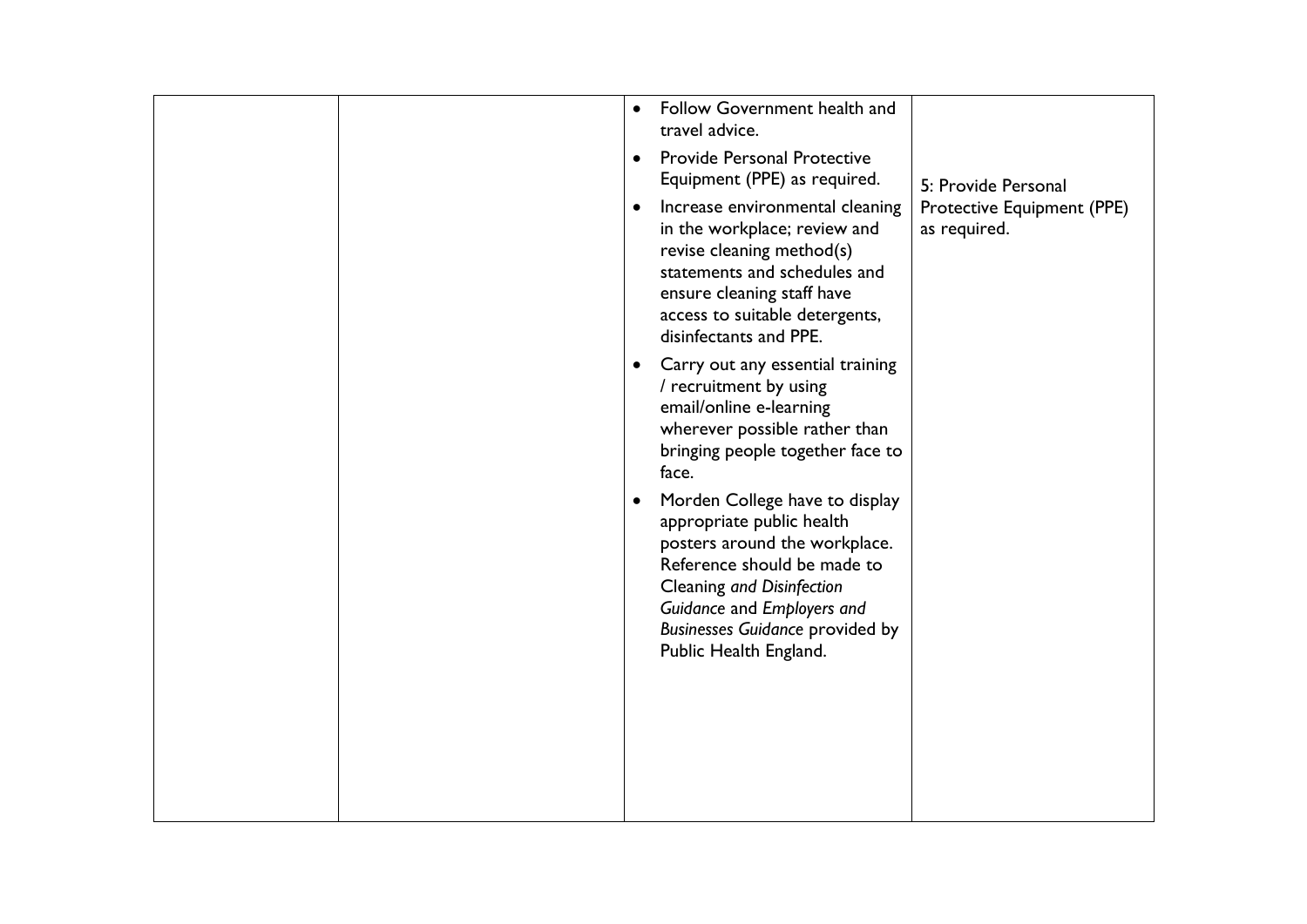| Non double vaccinated<br>staff              | High risk of transmission. | All staff and Contractors that need<br>to enter Cullum Welch Court must<br>show proof of double vaccination<br>prior to entry. | I. Human Resources to<br>circulate letter to all staff and<br>Operations send letters to all<br>Contractors.                            |
|---------------------------------------------|----------------------------|--------------------------------------------------------------------------------------------------------------------------------|-----------------------------------------------------------------------------------------------------------------------------------------|
|                                             |                            |                                                                                                                                | 2. Record kept of all staff and<br>contractors that have shown<br>evidence of double<br>vaccination.                                    |
|                                             |                            |                                                                                                                                | 3: Keep local/departmental<br>risk assessments under<br>review to ensure that a safe<br>place of work is maintained<br>at all times.    |
|                                             |                            |                                                                                                                                | 4: Make any adjustments to<br>the workspace/rotas/work<br>patterns/ procedures<br>necessary to facilitate social<br>distancing at work. |
| <b>Cases of Possible Infection On-site.</b> |                            |                                                                                                                                |                                                                                                                                         |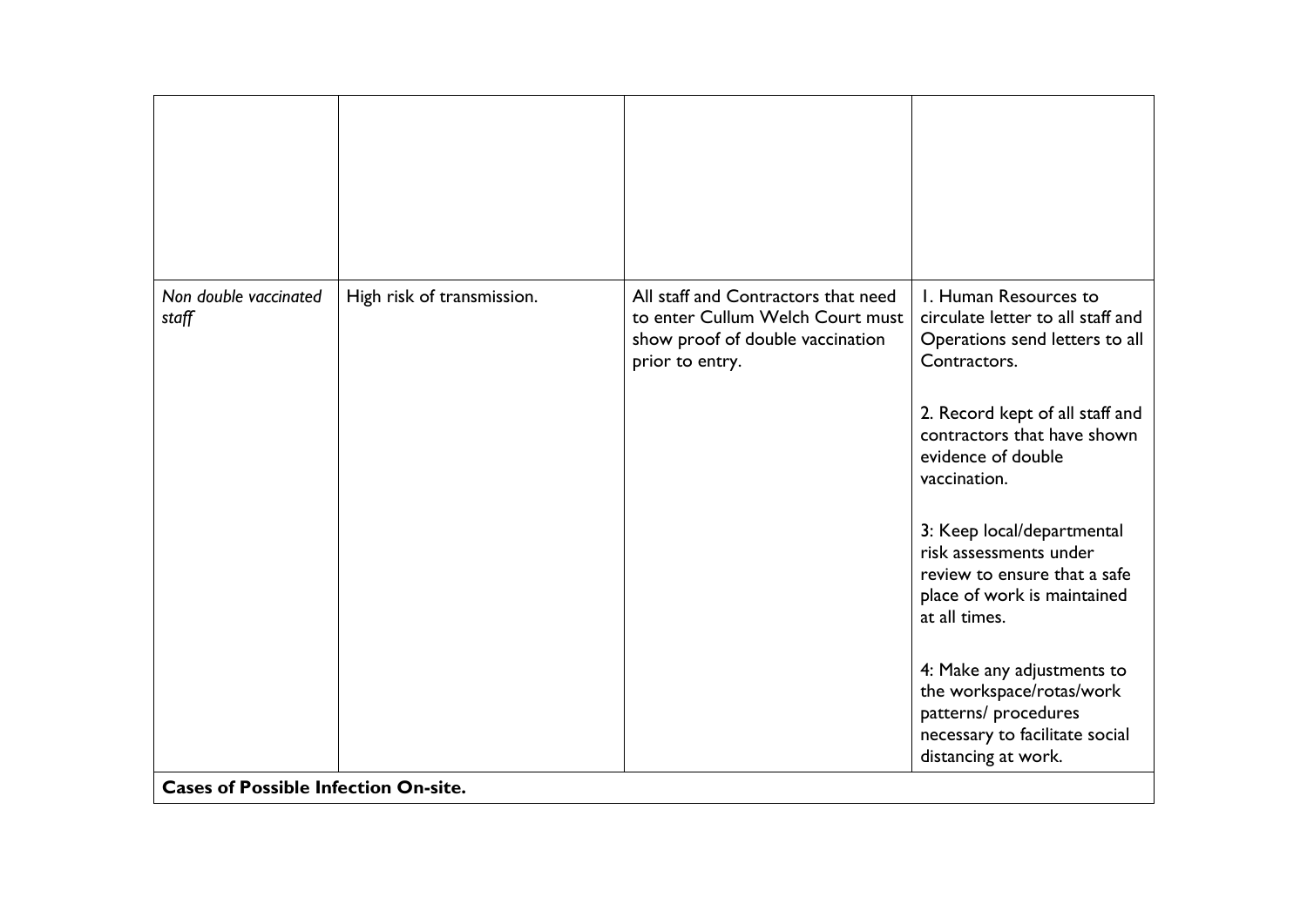| Identified staff<br>becoming unwell while<br>on-site or a<br>symptomatic person<br>using a site. | High risk of transmission. | If a member of staff becomes<br>unwell in the workplace with<br>coronavirus symptoms - (a new,<br>continuous cough or a high<br>temperature) they should be sent<br>home and advised to follow<br>Government advice.<br>All surfaces that a symptomatic<br>person has come into contact with<br>must be cleaned and disinfected,<br>especially objects visibly<br>contaminated with body fluids and<br>all potentially contaminated high-<br>contact areas such as toilets. | I: All surfaces that a<br>symptomatic person has<br>come into contact with must<br>be cleaned and disinfected,<br>especially objects visibly<br>contaminated with body<br>fluids and all potentially<br>contaminated high-contact<br>areas such as toilets.<br>2: Identify recent contacts<br>amongst other staff<br>colleagues and residents, and<br>ensure self-isolation<br>measures are activated |
|--------------------------------------------------------------------------------------------------|----------------------------|-----------------------------------------------------------------------------------------------------------------------------------------------------------------------------------------------------------------------------------------------------------------------------------------------------------------------------------------------------------------------------------------------------------------------------------------------------------------------------|-------------------------------------------------------------------------------------------------------------------------------------------------------------------------------------------------------------------------------------------------------------------------------------------------------------------------------------------------------------------------------------------------------|
|                                                                                                  |                            | Public areas where a symptomatic<br>individual has passed through and<br>spent minimal time, such as<br>corridors, but which are not visibly<br>contaminated with body fluids, can<br>be cleaned thoroughly as normal.<br>Cleaning staff should use disposable<br>cloths or paper roll and a Viricidal<br>cleaner.<br>Cleaning staff must wear<br>appropriate PPE.                                                                                                          | 3: Waste from cleaning of<br>areas where possible cases<br>have been (including<br>disposable cloths and tissues)<br>should be treated as clinical<br>waste "double-bagged" and<br>tied off; it should be placed in<br>a secure holding area for 72<br>hours before being disposed<br>of.                                                                                                             |
|                                                                                                  |                            | Staff are advised not to use any<br>hand-driers as these blow droplets                                                                                                                                                                                                                                                                                                                                                                                                      |                                                                                                                                                                                                                                                                                                                                                                                                       |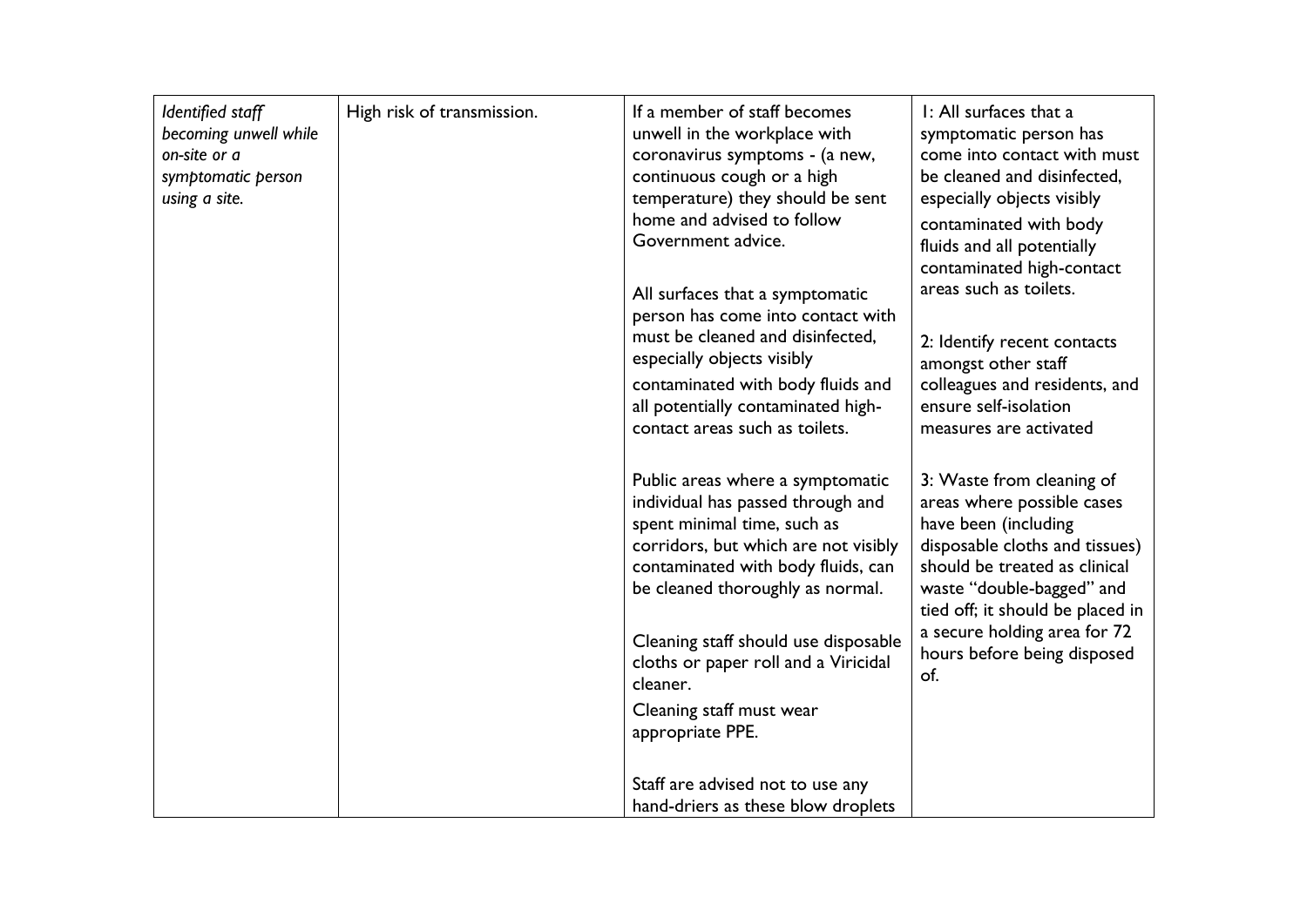|                                                                                                |                                                                                                                                                                                                                                                                                                                                                                                                                                                                            | of water upwards. Hand-dries that<br>blow air downwards are to be used<br>with caution.<br>Waste from cleaning of areas<br>where possible cases have been<br>(including disposable cloths and<br>tissues) should be "double-bagged"<br>and tied off; it should be placed in a<br>secure holding area for 72 hours<br>before being disposed of in general<br>waste.                                                                                                                                                                           |                                                                                                                       |
|------------------------------------------------------------------------------------------------|----------------------------------------------------------------------------------------------------------------------------------------------------------------------------------------------------------------------------------------------------------------------------------------------------------------------------------------------------------------------------------------------------------------------------------------------------------------------------|----------------------------------------------------------------------------------------------------------------------------------------------------------------------------------------------------------------------------------------------------------------------------------------------------------------------------------------------------------------------------------------------------------------------------------------------------------------------------------------------------------------------------------------------|-----------------------------------------------------------------------------------------------------------------------|
| Higher Risk Areas of the Workplace.                                                            |                                                                                                                                                                                                                                                                                                                                                                                                                                                                            |                                                                                                                                                                                                                                                                                                                                                                                                                                                                                                                                              |                                                                                                                       |
| Potential enhanced risk<br>of transmission in areas<br>such as staff toilets and<br>restrooms. | Heavily used areas of the<br>workplace are more likely to<br>present an infection transmission<br>risk.<br>Essential for staff to wash hands<br>regularly but also that toilets are<br>kept clean and free of coronavirus<br>contamination.<br>A number of staff going to the<br>toilet together may compromise<br>their ability to comply with social<br>distancing.<br>Increased risk of people coughing<br>and touching door handles, taps<br>and toilet flush handles. | Morden College stresses the need<br>for staff to follow good hygiene<br>practice at all times while at work<br>(i.e. regular handwashing, using<br>tissues and disposing of them<br>appropriately, etc. as describe<br>above).<br>Managers must ensure that<br>adequate hand cleaning resources<br>are provided; all staff toilets to be<br>supplied with adequate supplies of<br>hot water, liquid soap and paper<br>towels.<br>Printed handwashing guidance -<br>instructions/posters are displayed<br>throughout workplace, especially in | I: Morden College will stress<br>the need for staff to follow<br>good hygiene practice at all<br>times while at work. |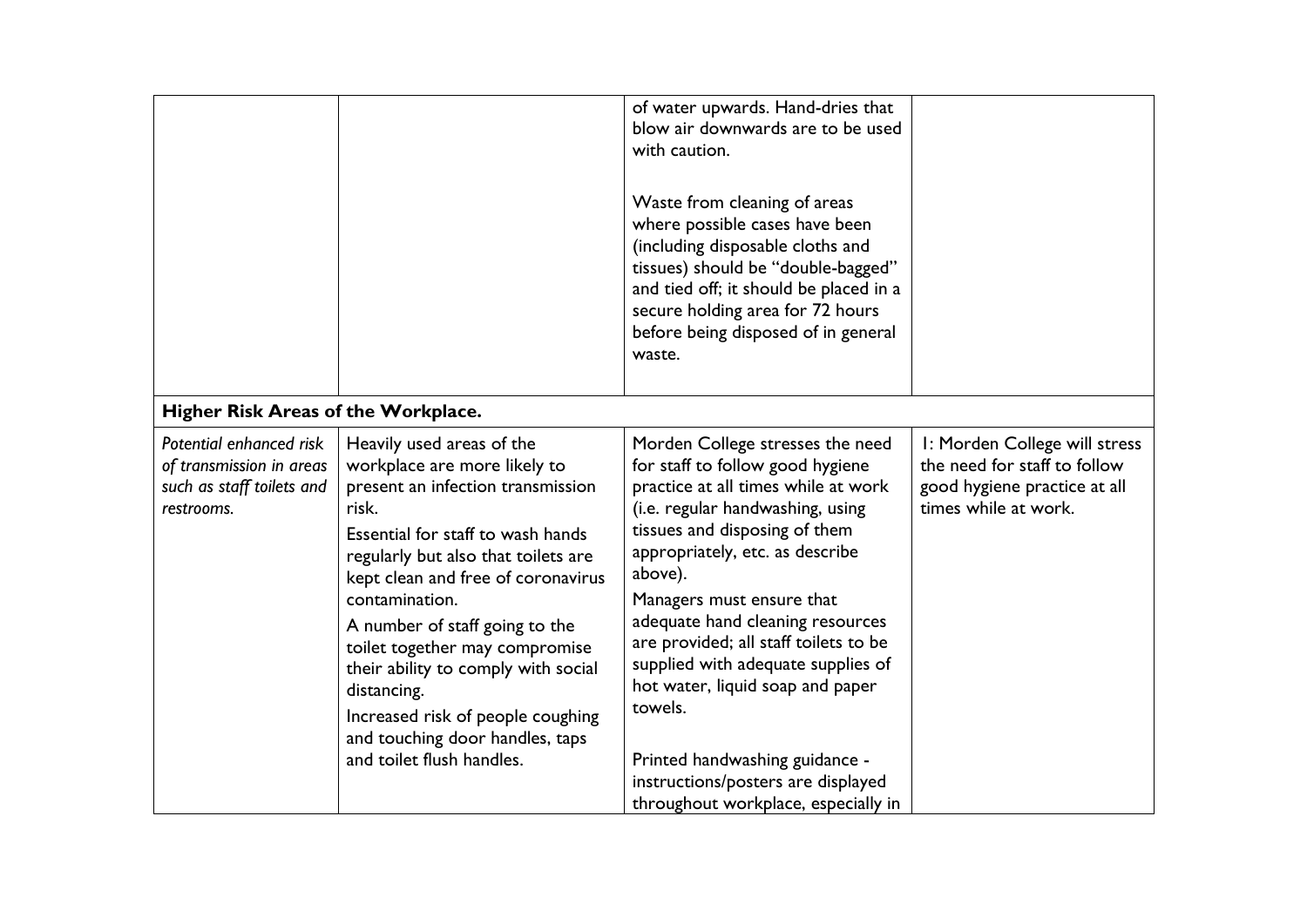|                               |                                                                   | toilets and by the entrance/<br>security office.                         |  |
|-------------------------------|-------------------------------------------------------------------|--------------------------------------------------------------------------|--|
|                               |                                                                   | Limit numbers of staff who can use                                       |  |
|                               |                                                                   | toilets at any one time to ensure                                        |  |
|                               |                                                                   | social distancing is observed.                                           |  |
|                               |                                                                   |                                                                          |  |
|                               |                                                                   | Place 60% alcohol hand gels at                                           |  |
|                               |                                                                   | convenient places with instructions                                      |  |
|                               |                                                                   | for use.                                                                 |  |
|                               |                                                                   | Increase environmental cleaning,<br>especially in and around toilets and |  |
|                               |                                                                   | restrooms and staff rooms; special<br>attention to be paid to frequently |  |
|                               |                                                                   | touched surfaces such as door                                            |  |
|                               |                                                                   | handles, toilet flush handles, light<br>switches, etc.                   |  |
|                               |                                                                   |                                                                          |  |
|                               |                                                                   | Increase toilets/washrooms                                               |  |
|                               |                                                                   | inspections to check for                                                 |  |
|                               |                                                                   | cleanliness/adequate stock of                                            |  |
|                               |                                                                   | soap/toilet paper, etc.                                                  |  |
|                               |                                                                   |                                                                          |  |
| <b>Staffing Levels.</b>       |                                                                   |                                                                          |  |
| Low staffing due to high      | Staff may get sick with coronavirus                               | Staff who are sick or self-isolating                                     |  |
| rates of staff sickness       | infection.                                                        | should phone immediately and                                             |  |
| or staff having to self-      | People who have symptoms must                                     | inform their line-Manager.                                               |  |
| isolate themselves at<br>home | "self-isolate" at home for 7 days                                 | Morden College will ensure that                                          |  |
|                               | from the start of symptoms to                                     | communications go out that no<br>member of staff should come to          |  |
|                               | prevent them from passing the<br>infection on and contributing to | work if they are self-isolating or if                                    |  |
|                               | the overload on the NHS.                                          |                                                                          |  |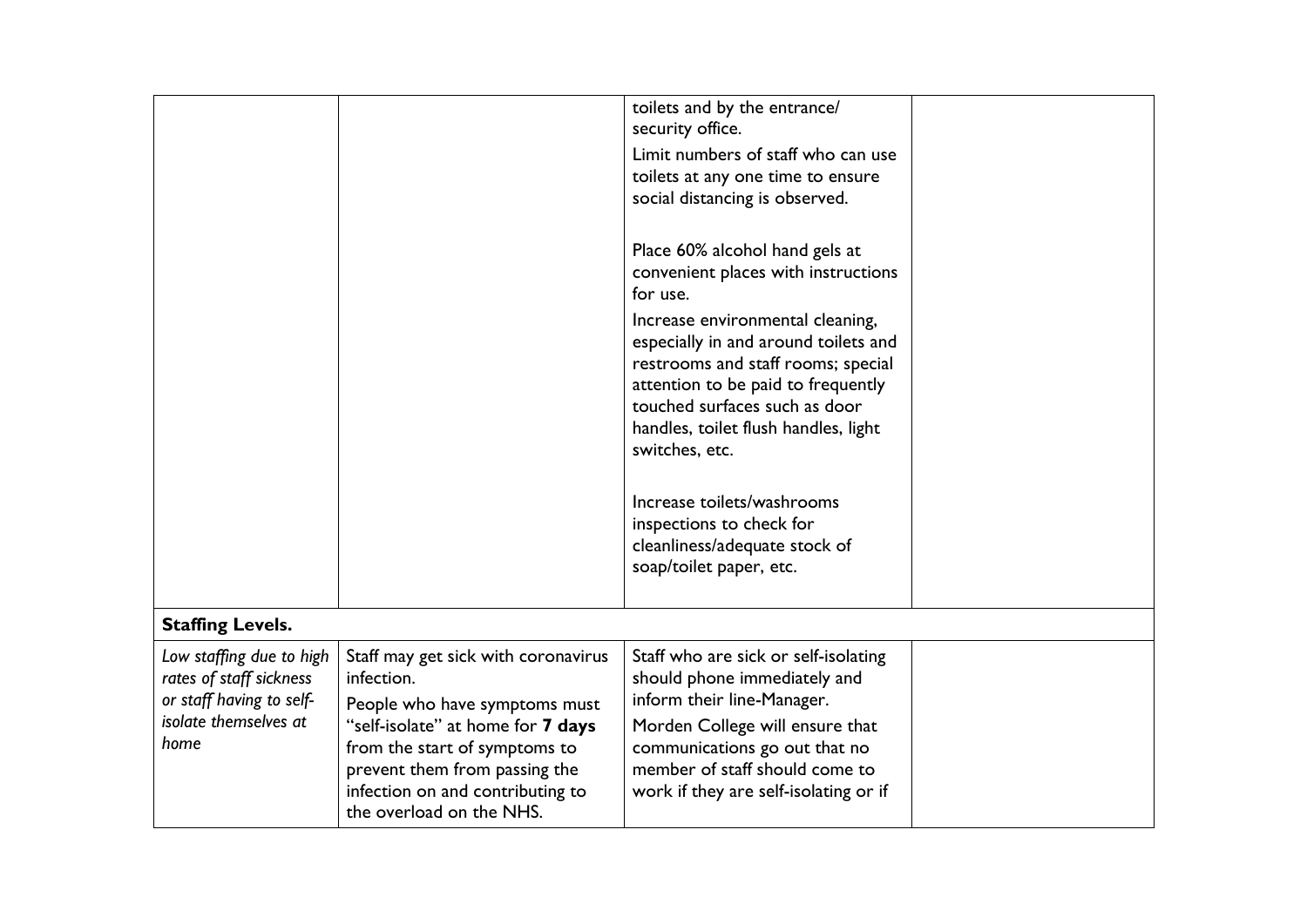| <b>Vulnerable Staff.</b>                                  |                                                                                                                                                                                                                                                                                                                                                                                                                                                                                                                                                                                                                                                                                                    | they have symptoms or if they feel<br>unwell.<br>Non-essential parts of the<br>organisation will be closed down<br>and staff reallocated to essential<br>functions.<br>Morden College will consider<br>further operational adjustments if<br>staffing reduced to unsafe levels.                                                                                                                                                                                                                                                                                                                                                                                                                                  |  |
|-----------------------------------------------------------|----------------------------------------------------------------------------------------------------------------------------------------------------------------------------------------------------------------------------------------------------------------------------------------------------------------------------------------------------------------------------------------------------------------------------------------------------------------------------------------------------------------------------------------------------------------------------------------------------------------------------------------------------------------------------------------------------|------------------------------------------------------------------------------------------------------------------------------------------------------------------------------------------------------------------------------------------------------------------------------------------------------------------------------------------------------------------------------------------------------------------------------------------------------------------------------------------------------------------------------------------------------------------------------------------------------------------------------------------------------------------------------------------------------------------|--|
| Vulnerable staff and<br>staff in high risk<br>categories. | Some staff may have pre-existing<br>medical conditions (e.g. chronic<br>conditions such as diabetes or<br>asthma) which render them more<br>vulnerable to the dangers of<br>coronavirus infection.<br>Some older staff may also be<br>vulnerable to the effects of the<br>virus.<br>Some staff may be in a "high risk"<br>category as defined by the<br>government (eg those who have<br>had an organ transplant or those<br>who are taking a medicine which<br>weakens their immune system) and<br>in need of special "shielding"<br>arrangements.<br>People with pre-existing conditions<br>and older people (over 70) have<br>been advised by the Government<br>to be particularly stringent in | Ensure all vulnerable or high-risk<br>staff are adequately protected and<br>supported.<br>Managers and Human Resources<br>should be aware of staff who fall<br>into vulnerable and high-risk<br>categories so that they can ensure<br>that they are given adequate<br>support to enable them to comply<br>with Government health<br>recommendations.<br>Where staff do attend work, an<br>individual risk assessment will be<br>done and the social distancing and<br>sanitizing rules must be regularly<br>reinforced; PPE will be provided<br>where necessary.<br>Managers should stay in touch with<br>vulnerable or high-risk staff to<br>ensure they are well and to prevent<br>them from feeling isolated. |  |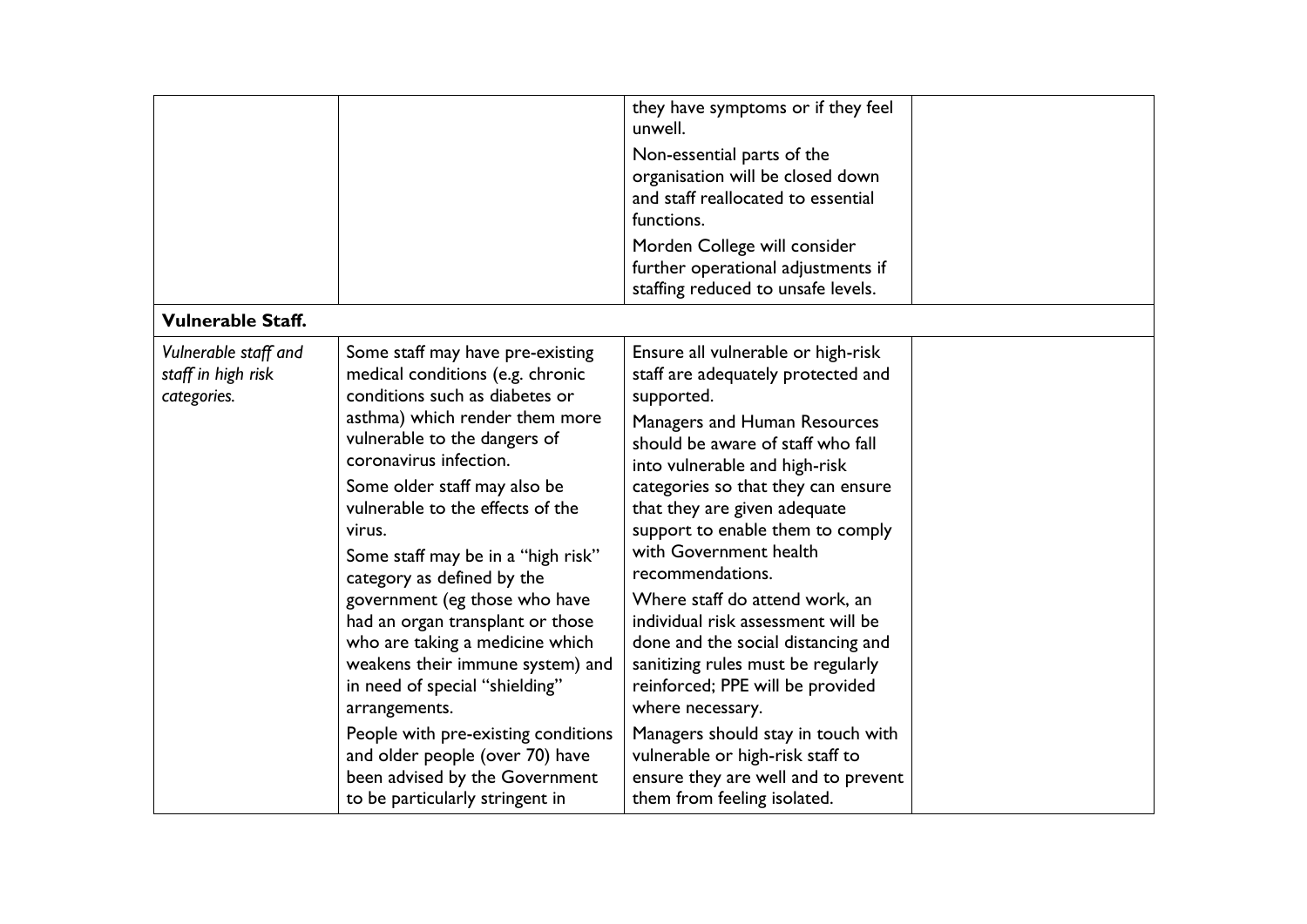|                                             | complying with social distancing<br>requirements.<br>People in the high-risk category<br>have been advised by the<br>Government to be particularly<br>stringent in complying with social<br>distancing requirements.<br>Pregnant women have also been<br>advised to be extra careful and<br>should be considered vulnerable. | Morden College should help to<br>provide additional support for any<br>high-risk staff who may need it.                                                                                                                                                      |  |
|---------------------------------------------|------------------------------------------------------------------------------------------------------------------------------------------------------------------------------------------------------------------------------------------------------------------------------------------------------------------------------|--------------------------------------------------------------------------------------------------------------------------------------------------------------------------------------------------------------------------------------------------------------|--|
| <b>BAME Staff</b>                           |                                                                                                                                                                                                                                                                                                                              |                                                                                                                                                                                                                                                              |  |
| <b>BAME</b> Staff in high risk<br>areas.    | If possible, remain 2m apart from<br>the resident.<br>Ask resident to wear masks.<br>Limit duration of close interaction<br>with residents. (e.g. prepare<br>everything in advance away from<br>the resident.                                                                                                                | If on public transport can rush hour<br>be avoided through adjustments to<br>work hours.<br>Redeployment to lower risk area.<br>Remote working if this is possible.                                                                                          |  |
| <b>Abuse of Staff</b>                       |                                                                                                                                                                                                                                                                                                                              |                                                                                                                                                                                                                                                              |  |
| Abuse/violence to<br>customer facing staff. | There have been instances of staff<br>in essential services being abused<br>or threatened by members of the<br>public, guests or during travel to<br>and from essential work at the<br>College.                                                                                                                              | Managers should reinforce the<br>message to staff that this<br>organisation will not tolerate<br>attacks on its staff, both verbal and<br>non-verbal.<br>The organisation's policies on<br>aggression or violence to staff<br>should be implemented in full. |  |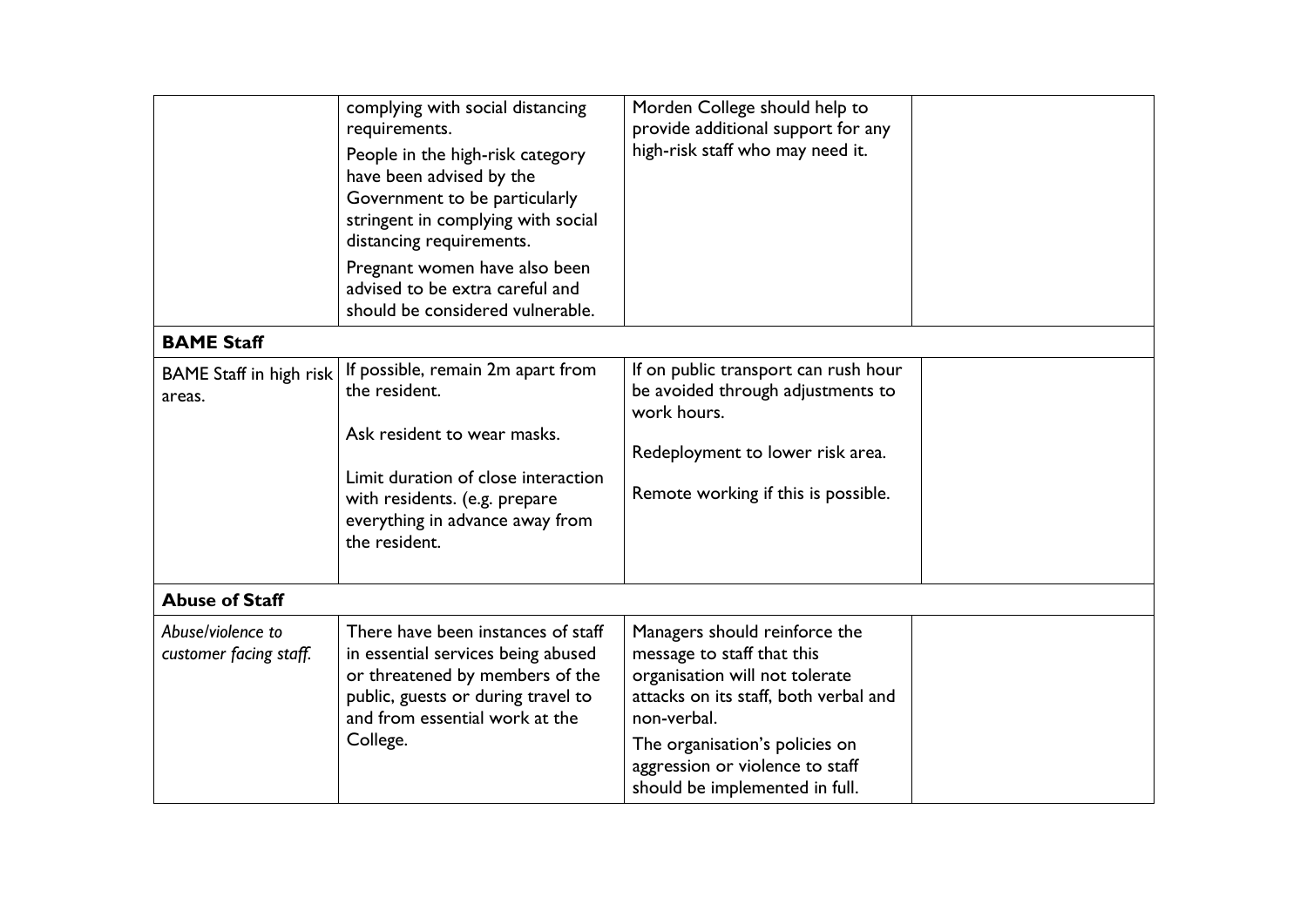| <b>Resident Safety.</b>                                                                    |                                                                                                                                                                                                                                                                                                                                                  | All incidents should be reported to<br>their Manager who should take<br>appropriate action to ensure the<br>immediate safety of staff.<br>All incidents should be recorded<br>and reported.                                                                         |  |
|--------------------------------------------------------------------------------------------|--------------------------------------------------------------------------------------------------------------------------------------------------------------------------------------------------------------------------------------------------------------------------------------------------------------------------------------------------|---------------------------------------------------------------------------------------------------------------------------------------------------------------------------------------------------------------------------------------------------------------------|--|
|                                                                                            |                                                                                                                                                                                                                                                                                                                                                  |                                                                                                                                                                                                                                                                     |  |
| Identified staff<br>crowding together<br>and not social<br>distancing.                     | A failure of personnel not social<br>distancing would place residents,<br>guests and relevant third parties at<br>risk of increased virus transmission<br>which would increase impact on<br>the NHS.<br>A failure to control social<br>distancing behavior may lead to<br>action. There is a reason why we<br>need to enforce social distancing. | Assess risks to residents and staff<br>by reviewing all high-traffic areas<br>and high-traffic points and take<br>steps to ensure that these are<br>adjusted to reduce any crowding.<br>Signs are displayed stating the<br>maximum occupancy in specified<br>areas. |  |
| Information.                                                                               |                                                                                                                                                                                                                                                                                                                                                  |                                                                                                                                                                                                                                                                     |  |
| Hazards caused by lack<br>of information or<br>inaccurate information<br>being circulated. | The crisis is not only accompanied<br>by a large amount of official<br>guidance, some of which needs<br>interpretation, but also by                                                                                                                                                                                                              | To ensure the safety and wellbeing<br>of staff and residents: Morden<br>College will ensure;                                                                                                                                                                        |  |
|                                                                                            | misinformation, rumour and "fake<br>news" or "myths".                                                                                                                                                                                                                                                                                            | College strategies will be based<br>on accurate information.                                                                                                                                                                                                        |  |
|                                                                                            |                                                                                                                                                                                                                                                                                                                                                  | Staff will be given consistent<br>$\bullet$<br>and clear messages.                                                                                                                                                                                                  |  |
|                                                                                            |                                                                                                                                                                                                                                                                                                                                                  | Crisis management team to                                                                                                                                                                                                                                           |  |